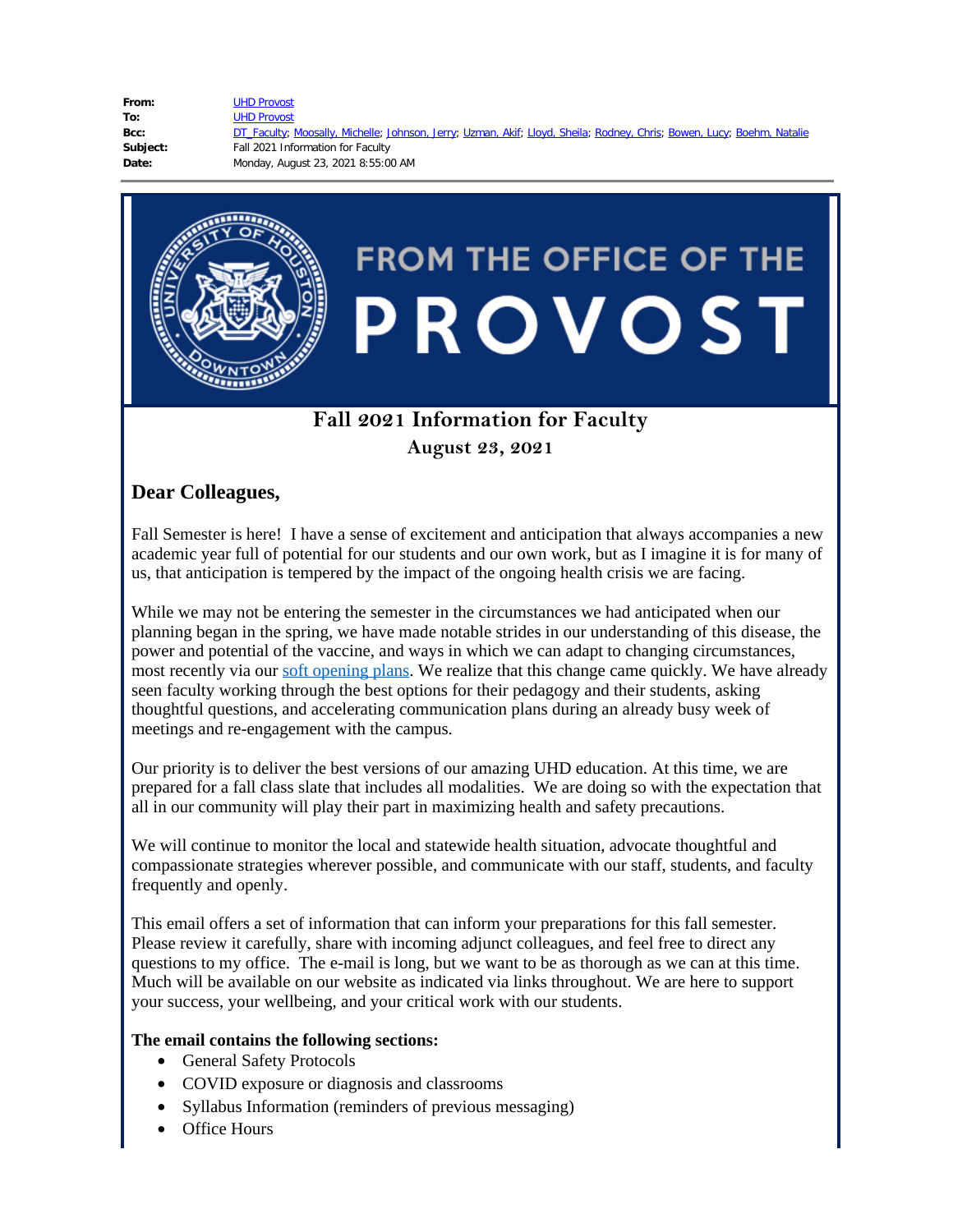- **Meetings**
- Accommodations for students with COVID
- Use of technology in classrooms
- Technology for students
- · Travel

## **General Safety Protocols**

- · While UHD cannot mandate vaccines and masks, UHD recommends full vaccination for all of its community members and will soon roll out an incentive plan for vaccination. Please see our website for on-campus [vaccination](https://www.uhd.edu/administration/emergency-management/coronavirus/Pages/vaccine-information.aspx) events.
- · UHD encourages each UHD community member to take individual actions known to reduce the spread of COVID-19, including the wearing of masks indoors as per the Department of State Health and CDC, regular hand washing and sanitizing, and regular testing, which is free at the UHD kiosk—check out details on our [website](https://www.uhd.edu/administration/emergency-management/coronavirus/Pages/vaccine-information.aspx).
- · Every classroom scheduled for usage has a Plexiglas shield at the front podium, has wipes available for all to use and is fully fogged every evening, which is the maximum recommended CDC protocol. During the first week of class, each room will contain a box of masks. [If there is no shield, please contact Ms. Cynthia Vargas at [vargasc@uhd.edu](mailto:vargasc@uhd.edu)]
- · Hand sanitizer is available throughout campus, including throughout faculty office floors.
- · PPE is available upon request throughout the semester (including face shields for you and masks to take to class) via your department DBAs, and faculty are welcome to encourage, though not require, the use of face masks in the classrooms.

## **COVID-19 Exposure or Diagnosis and Classes**

NOTE: We are working to update our COVID [webpage](https://www.uhd.edu/administration/emergency-management/coronavirus/Pages/default.aspx) and encourage you to refer to that resource throughout the semester for the most up-to-date information. You may also contact [uhdcovid19@uhd.edu](mailto:Uhdcovid19@uhd.edu) with questions.

- · If you think you might have COVID-19 due to the presence of COVID-19 symptoms, you should not come to campus, and you should message your students if you need to cancel any imminent class and contact your department chair to identify any future plans needed; then please see the COVID webpage for additional steps and return to campus protocols.
- Students, faculty, and staff who are directly exposed to or diagnosed with COVID-19 should immediately leave campus, notify their supervisor or instructor, and self-report to the university using forms found on the **right side** of the UHD [COVID-19](https://www.uhd.edu/administration/emergency-management/coronavirus/Pages/default.aspx) Webpage. The reporting forms are designed to help you determine next steps based on a series of questions.
- · **For classes with in-person meetings (FTF or Hybrid): If any member of the class reports a positive diagnosis while on campus,** instructors should follow [instructions](https://www.uhd.edu/administration/emergency-management/coronavirus/Pages/on-campus-covid-19-exposure.aspx) for immediate action (also posted in all classrooms), starting with immediate dismissal from class and recommendation for all to leave campus and to follow the exposure to COVID protocols. The UHD contact tracing team will contact relevant class members and the instructor with appropriate steps, which may include self-isolation for a period of time. Contact tracers follow protocols developed by public health experts. They are authorized to request information on vaccination status for public health purposes, as part of their process to determine appropriate next steps.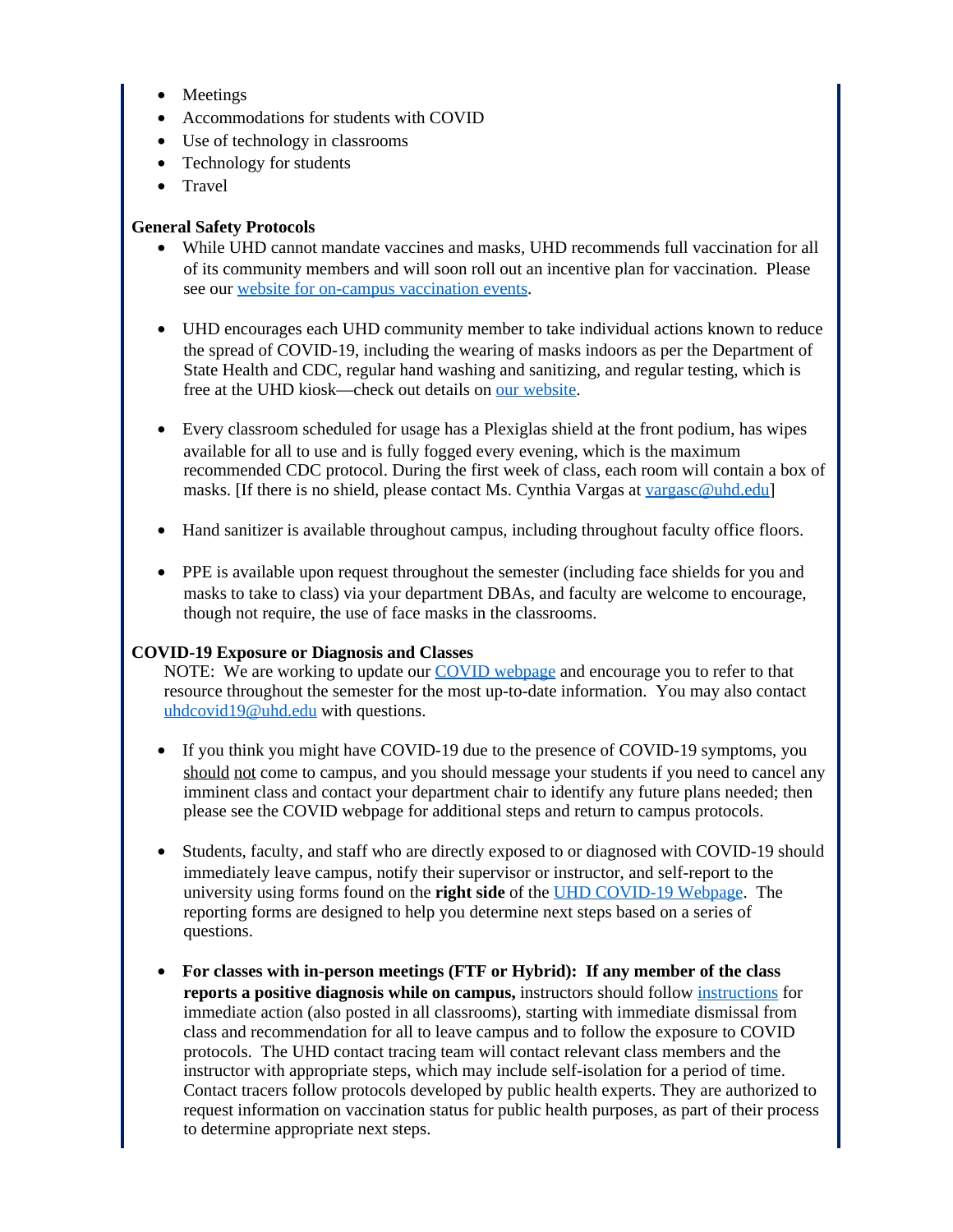- · All students and faculty should be responsive to contact tracing outreach and watch for emails through official UHD email accounts for any information about class meetings or follow-up steps.
- The Office of the Provost will work with Emergency Management, Department Chairs, and faculty to determine the best course of action for a course where a positive COVID-19 diagnosis occurs. Given the possible range of scenarios, we are prepared to consider a range of options to maximize safety and minimize disruption. We ask that faculty consult with department chairs before making decisions about announcements to their classes regarding extended strategies (e.g., beyond an immediate situation requiring class cancellation or dismissal).
- Please note that if a classroom needs to be cleaned as a precaution, we may need to relocate or possibly cancel a class that is scheduled during the cleaning time; we will try to notify faculty in advance if possible, but we appreciate your flexibility if we are not able to provide advanced notice.
- · If a student tells you that he/she has COVID-19 outside of a classroom context, please ask the student to self-report via forms on the website, but also contact Ms. Cynthia Vargas *by phone* at 713-221-5848. If you email her, please do not include student name.
- · Note that students experiencing illness or self-isolation due to COVID-19 may be eligible for short-term academic accommodations. Faculty should encourage students to make this request through the Office of [Disability](https://www.uhd.edu/student-life/disability/Pages/disability-index.aspx) Services in order to offer consistent experiences for students and offer support to faculty in what is/is not expected in terms of course adjustments.

## **Syllabus Information**

As per the newly revised PS 3.A.29 [Course](https://www.uhd.edu/administration/employment-services-operations/resources/Documents/PS03A29.pdf?csf=1&e=V3hBXU) Syllabi, the Office of the Provost has developed a set of shared, common syllabus language in consultation with Senate leadership. **Please note that this is** *expanded and revised* **from information previously communicated.**

At this time, we ask that faculty **read all of the new syllabus language** and then decide whether to include it directly in the syllabus or link to the [University](https://www.uhd.edu/academics/Documents/UHD%20Common%20Course%20Syllabus%20Policies_August%202021_Final.pdf) Common Course Syllabus Language document.

If you choose to include the link rather than full language, please be sure to list what is covered so that students will know where to find it:

- Responses to University-Wide Disruptions
- COVID-19 Exposure or Diagnosis
- Safety Precautions
- Student Support Services
- Student Counseling Services
- · Accessibility and Statement of Reasonable Accommodations
- Technology Requirements
	- Testing and Final Exams
- · Use of Blackboard, Gatormail, and Zoom
- Recording of Class Sessions
- Academic Honesty
- Book Purchasing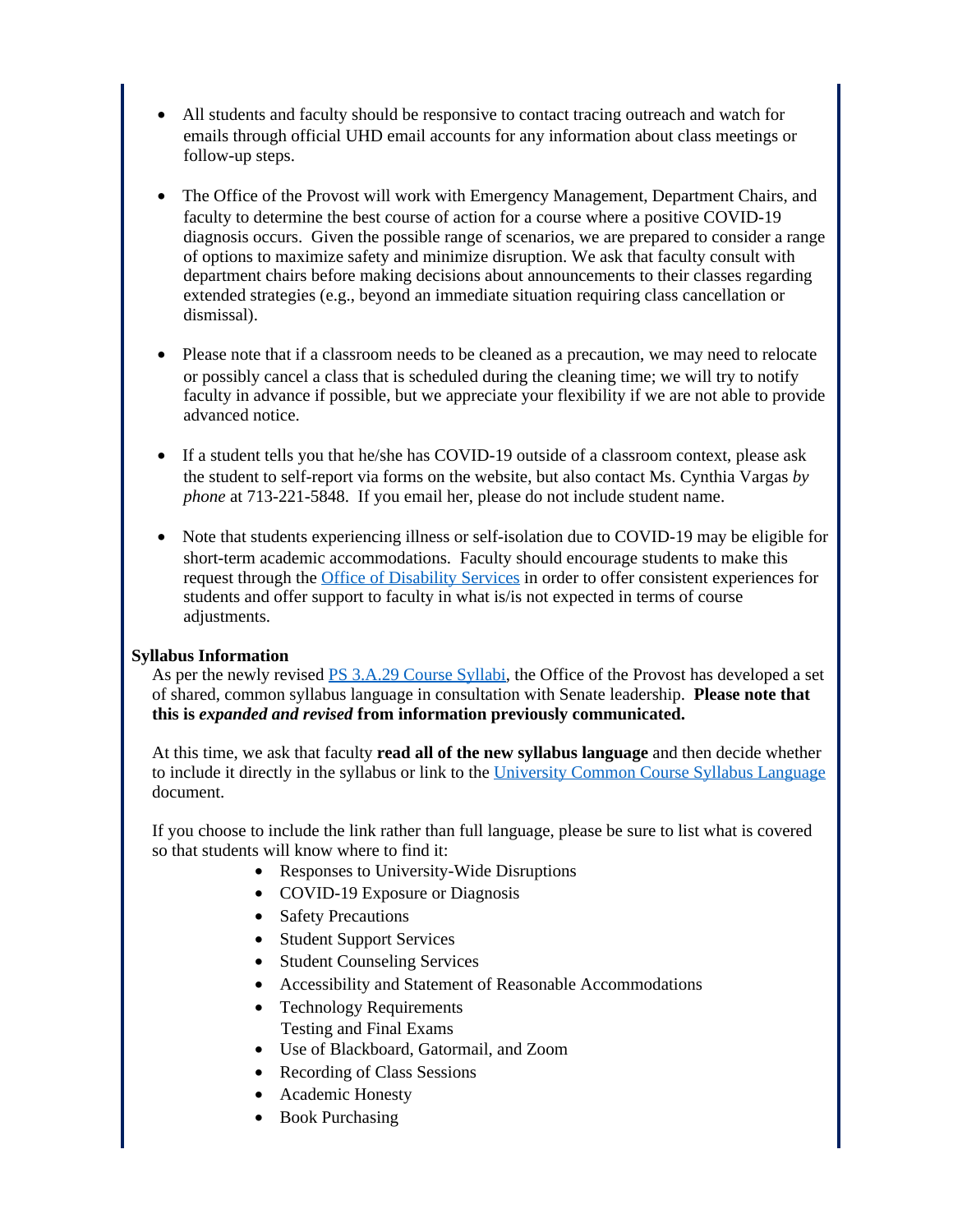In particular we note a couple of new components from the policy that require specifics in your own syllabus language: 1) any materials, activities, or testing requirements that may have additional cost, and 2) articulation of camera presence that may be expected for synchronous class sessions.

As noted in an earlier email, we have put together a new Syllabus [Resources](https://www.uhd.edu/academics/Pages/Syllabus.aspx) webpage in Academic Affairs page under "faculty resources" which includes information on  *Requirements for faculty in planning for classes, a Syllabus Checklist, Tips and Resources,* and *Recommended Syllabus Template from the Online Task Force.*

#### **Office Hours**

As announced in various messaging, faculty should schedule specific office hours for meeting with students each week and indicate those times on the syllabus. The number of office hours is determined by department and college practice. We ask faculty to take into account student demand and offer in-person appointments to students if requested.

#### **Meetings**

Department, committee, and unit leaders on campus are empowered to consider meeting options that best suit the type of event, type of work that needs to be accomplished, number of participants, room spaces available, and types of safety precautions possible when planning meetings.

#### **Accommodations for Students**

Students experiencing illness or self-isolation due to COVID may be eligible for short-term academic accommodations. Faculty should encourage students to make this request through the Office of [Disability](https://www.uhd.edu/student-life/disability/Pages/disability-index.aspx) Services in order to offer consistent experiences for students and offer support to faculty in what is/is not expected in terms of course adjustments. Please remember that faculty cannot require documentation regarding an individual's specific medical or health information for any reason and should not request it.

#### **Use of Technology in the Classrooms**

In the past year, we have expanded our technology capacity in our classrooms.

All classrooms have the *potential* of allowing Zoom into the room, but you may need to request a webcam if the room does not have one, and the functionality is very limited (basically to the scope of the webcam and volume associated with the computer itself) and is not designed for regular Zoom engagement by students. While you are not expected to offer this option to students as a general practice, you may choose to do so when working with Disability Services for short-term accommodations.

Some classrooms have what we are calling "HyFlex" technology, which has larger screens in the back of the room, two monitors at the front podium and tracking cameras with ceiling microphones. That equipment is for use with specially scheduled HyFlex classes that have students attending both by Zoom and in person—these courses are on the schedule and are coded for proper reporting. If you are not teaching a scheduled HyFlex course, you do not need to use any of the extra equipment in the room. However, if at some point you think you might like to use this modality on a regular basis, please contact Dr. Michelle Moosally at [moosallym@uhd.edu](mailto:moosallym@uhd.edu) before engaging in any changes to your class structure to ensure that you can get the needed support, and that the university can track and report accurately. For more information about HyFlex at UHD, please see our HyFlex [webpage](https://www.uhd.edu/academics/Pages/HyFlex.aspx).

#### **Technology for Students**

Our Dean of Students, Dr. Meritza Tamez, is partnering with IT to provide technology to students as resources are available. If you know of a student who is seeking technology